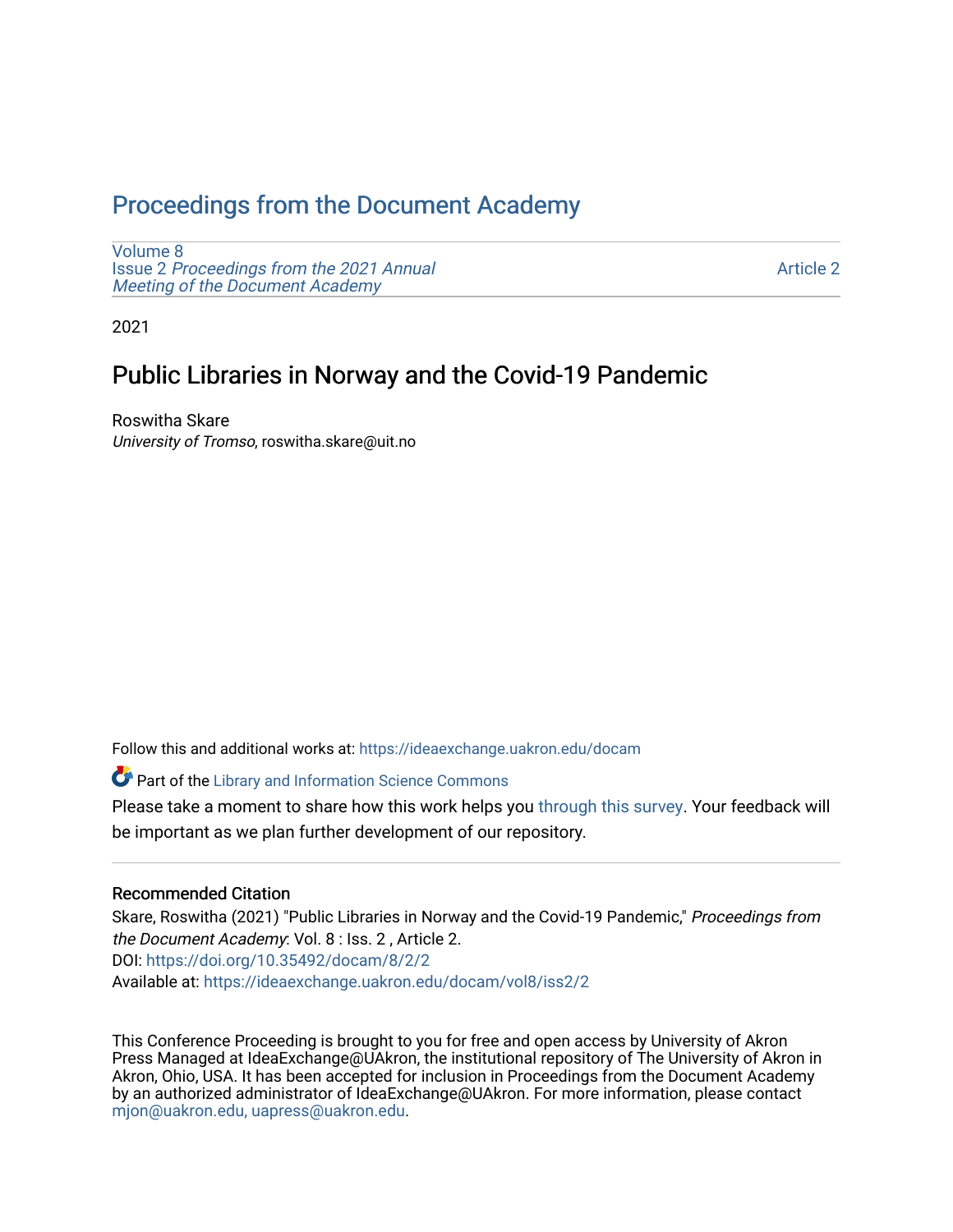#### **Introduction**

Public libraries have played a central role in natural disasters such as the tornado in the Gulf of Mexico in 2004/2005 and the tsunami in the Tohoku region of Japan in 2011, but also in the financial crisis from 2008. While public libraries in these crises took on a very active role in providing shelter and infrastructure for their citizens, health crises seem to tell a different story. Zach for instance concludes his study of the websites of the public libraries in the fifty largest US cities during the situation with the H1N1-virus in 2009 "that providing risk alerts, or even links to emergency preparedness and response resources, is not a priority for the majority of libraries" (Zach, 2011, p. 410).

The major lockdown of public libraries' buildings for weeks and months during spring and summer of 2020 was a new experience for Norwegian public libraries, as was the case for almost every other European country.

#### **Previous Research**

The Covid-19 pandemic is still ongoing, and research has just started to appear. Sara Jones points to the fact that many public libraries in the US responded almost immediately to the lockdown by "expanding wi-fi coverage to their parking lots and devising effective, efficient, and touch-less curbside delivery of books and other materials" (Jones, 2020, p. 954). Wang & Lund (2020) show that more than 50 percent of the public libraries in the US informed their patrons about the pandemic and provided general advice about how to behave. Italian public libraries provided digital services but experienced problems with the available infrastructure and the digital competencies of the users (Tammaro, 2020, p. 219). A study from Finland shows that library professionals who could carry on with their work "were able to innovate new forms of online services and the staff was able and keen to develop their skills in producing content on social media" (Haasio & Kannasto, 2020, p. 3), while persons who were temporarily laid off had troubles in keeping up their motivation. A study by Evjen and others conducted a survey of 843 library workers across public, academic, special, and school libraries in Norway. Not surprisingly, their findings showed that the social mission of libraries was put under pressure in a situation "where structures and plans to manage situations of crisis are lacking" (Evjen et.al., 2021, p. 17).

The lockdown of physical library buildings led to an increased focus on digital services and the use of social media platforms to keep in contact with patrons during the crisis in several countries. The Norwegian public libraries were no exception. This paper investigates the situation for the public library in Tromsø in the period from 12 March 2020 and towards a gradual reopening of the library building to the public in April the same year.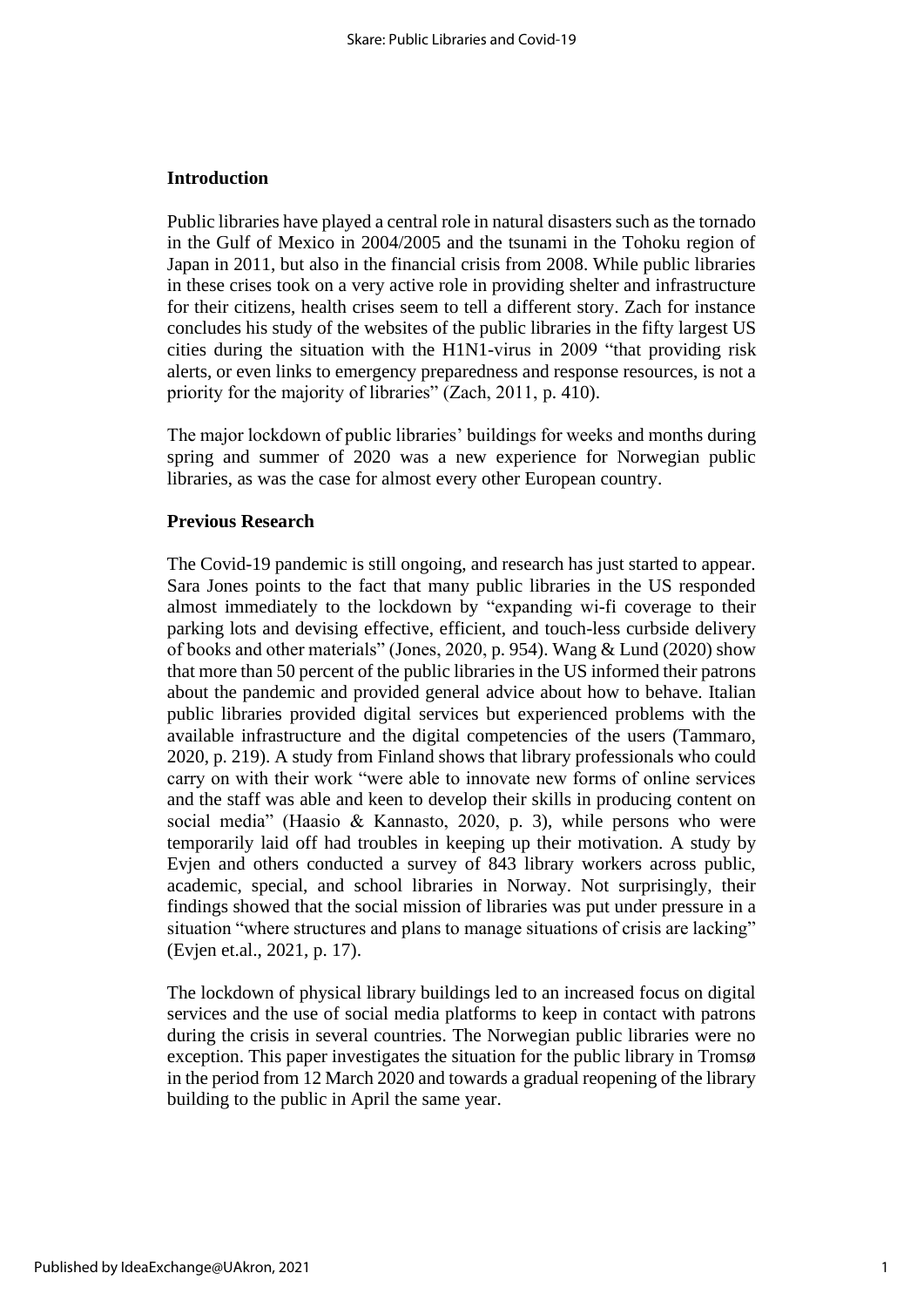## **An Increased Focus on Digital Resources**

The Norwegian population is often considered a digitally skilled one with high access to the Internet and to technical equipment like laptops, smart phones, and reading tablets. Digital services in the form of electronic books, magazines, and newspapers, as well as streaming of music and film have also been available to Norwegian library users for a long time. After the lockdown in March 2020 the Norwegian government and the National Library of Norway implemented extraordinary measures to ensure digital access to the collections for all inhabitants. Digital national library cards and announcements (see illustration 1) in all major Norwegian newspapers were two important initiatives taken to inform about Norwegian inhabitants.



Illustration 1: Digital national library card announcement

The message was simple and clear: The library is open online! It is difficult to know how many new users could be reached, but, not surprisingly, the numbers not only for access to digital materials at the National library but also for participation in digital events organized by the National library increased during the lockdown.

While the National library seemed prepared for the situation and had the necessary infrastructure in place to organize digital events, many of the public libraries had to find ad hoc solutions, much depending on the creativity of their staff. Even if the lending numbers for e-books and for audio e-books increased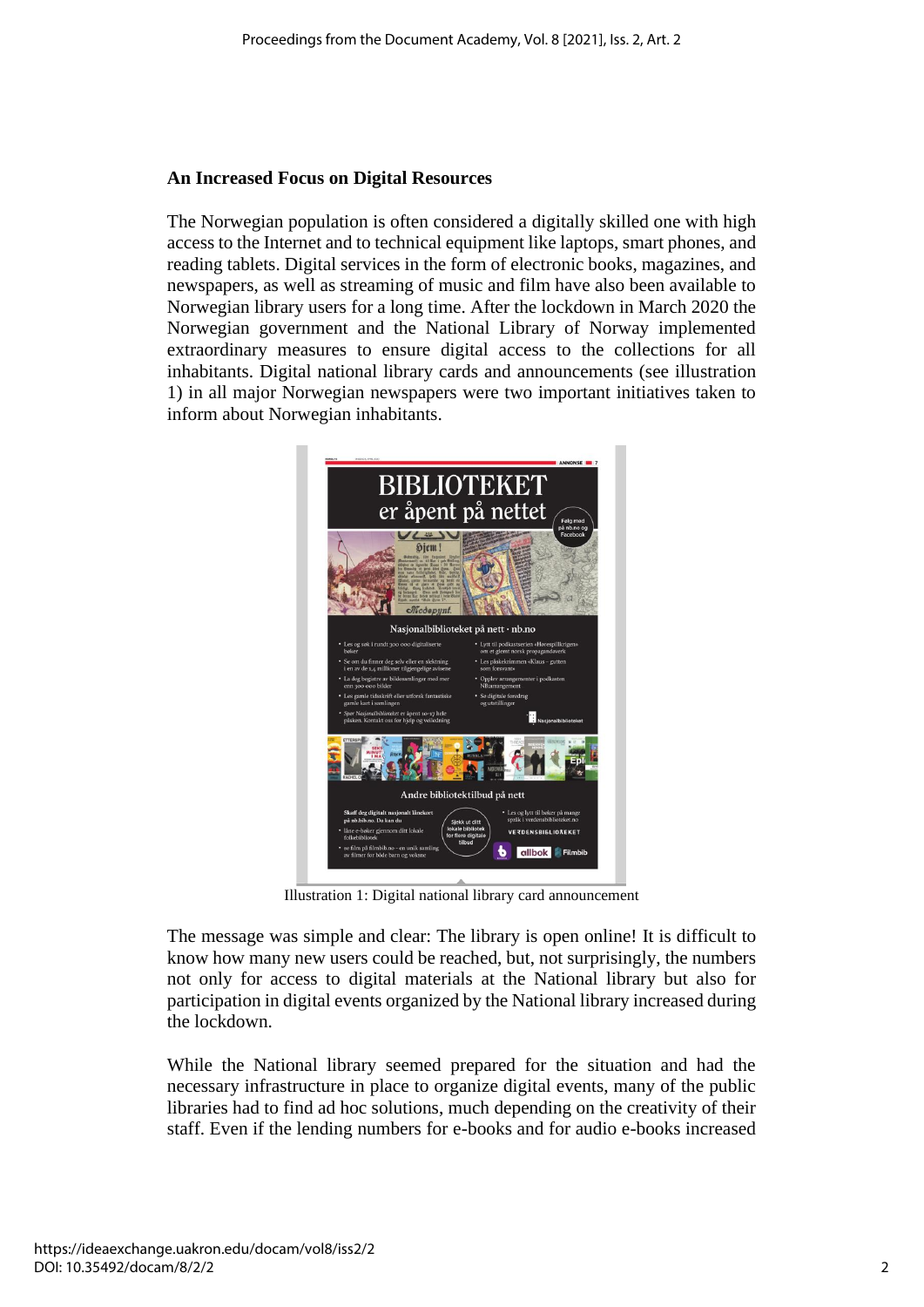| during 2020, the use of physical materials is still significantly larger, both in         |
|-------------------------------------------------------------------------------------------|
| Norway and in other European countries. <sup>1</sup> A closer look on the lending numbers |
| of the Tromsø public library illustrates that tendency (see Illustration 2).              |

|                      | 2018    | 2019    | 2020    |
|----------------------|---------|---------|---------|
| Children non-fiction | 25.382  | 26.338  | 20.755  |
| Children fiction     | 160.197 | 163.689 | 130.088 |
| e-books children     | 1.027   | 1.230   | 2.317   |
| Adult non-fiction    | 58.793  | 61.024  | 46.774  |
| <b>Adult fiction</b> | 55.175  | 56.838  | 45.477  |
| e-books adult        | 7.205   | 8.554   | 13.601  |
| Audiobook adult      | 18.678  | 14.961  | 7.399   |
| Audio e-books adult  | 345     | 1.677   | 4.218   |

Illustration 2: Lending data provided by the Tromsø public library

As mentioned above, the inhabitants of Norway are often considered digitally skilled with good access to the Internet at home. However, there are differences in income and access to technical equipment and in digital literacy. While the library could help with access to digital material, more basic needs like printing or scanning at the library were not possible during lockdown. Users who needed technical support could no longer meet at the library counter but had to use email or Messenger. Because of the lack of social meeting places during the pandemic one should expect an increased use of social media to keep in touch with each other.

#### **Facebook as a Means to Keep in Touch?**

Almost all Norwegian public libraries have been using social media for many years now. The Tromsø public library has been especially active on Facebook, but also on other platforms. During the first period of lockdown the library used Facebook to inform their users first and foremost about digital resources and practical issues concerning services available or not. First findings indicate that the library was more active on social media during lockdown but that the users

<sup>&</sup>lt;sup>1</sup> See also Holden, 2020, 18 for the situation in Great Britain: "Despite the significant increase in digital lending, its scale is still small compared to lending of physical material."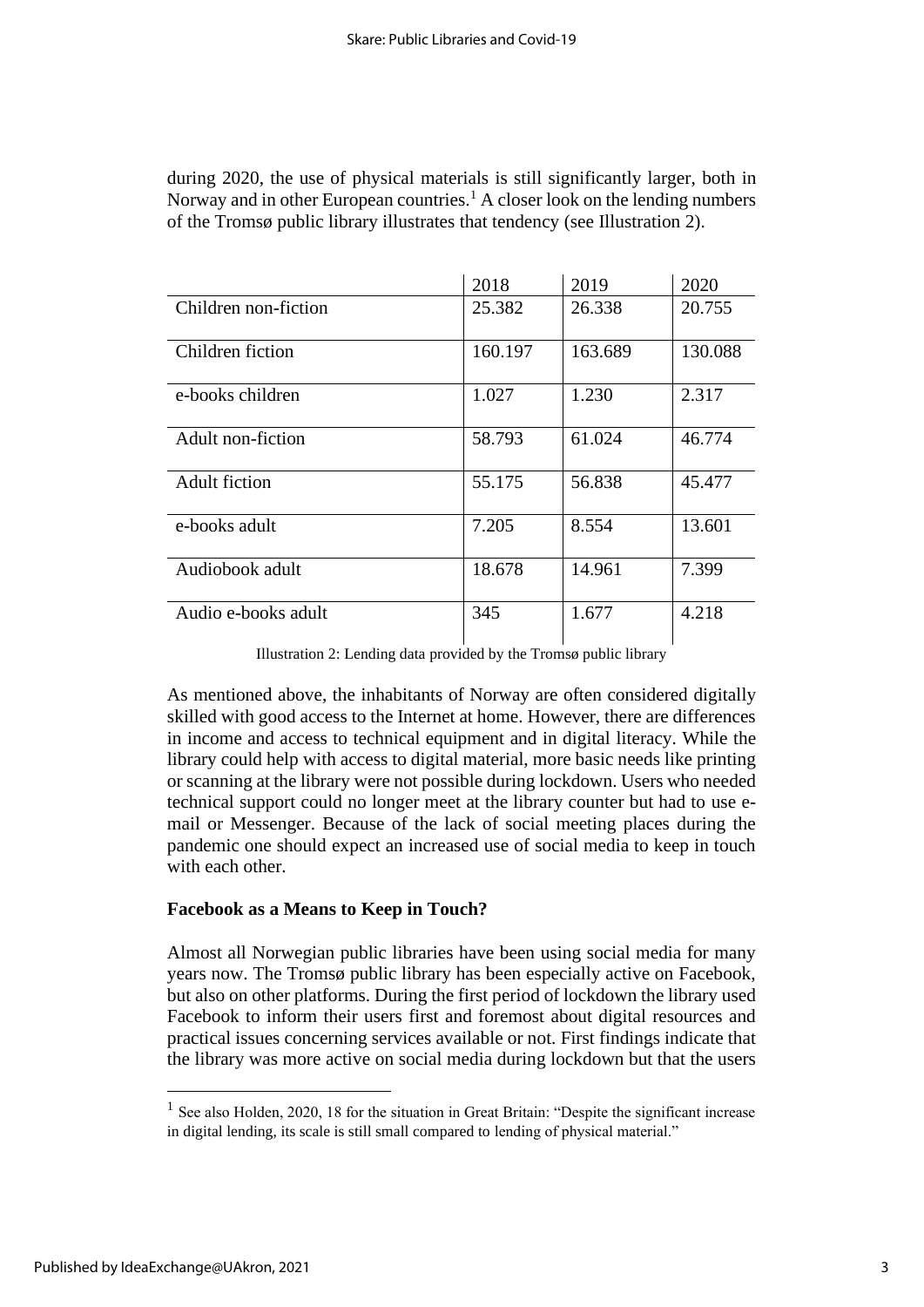were almost absent or at least not responding by likes, sharing or commenting. Posts were foremost about library related issues, only one post was about fake news, and no post did address the ongoing health crisis.

|          | January February March April Mai June Total |  |  |  |
|----------|---------------------------------------------|--|--|--|
|          | Number 20 20 45 32 27 18 162                |  |  |  |
| of posts |                                             |  |  |  |

Table 1: Number of posts on the library's Facebook page per month in 2020

|           | Number   | Information Digital Literature |       | activities |
|-----------|----------|--------------------------------|-------|------------|
|           | of posts |                                | event |            |
| $12.03 -$ | 31       | 15                             | 10    |            |
| 26.03.    |          |                                |       |            |
| $27.03 -$ | 20       | h                              |       |            |
| 09.04.    |          |                                |       |            |

Table 2: Number of posts on the library's Facebook page per theme (12.03.- 09.04. 20)

Previous research has shown that public libraries use posts on Facebook to inform their patrons about practical issues like opening hours etc. and to invite to events at the library (Skare, 2020). Persons who follow an institution like Tromsø public library on Facebook are obviously not interested in a conversation with other patrons or with the library and the librarians working there. At least surprising are the findings from the physical lockdown that patrons are even less active on Facebook, despite the lack of face-to-face contacts and communication. Another finding about the content of the posts opens the floor for discussions about what responsibilities a public library should take in times of crisis. Even if we could argue that both the municipalities and the government did a good job in informing the inhabitants of Norway about the Covid-19 pandemic, the question if libraries should inform and instruct about fake news and how to find trustworthy information is still relevant to ask.

## **Conclusion**

The pandemic has undoubtedly contributed to an increased focus on digital offerings and solutions and has in many ways led to a digitalization boost, also for Norwegian public libraries. Although Norwegian library users could already use digital material and digital services before the pandemic, the physical shutdown forced an increased effort in the digital field. While the library had a special focus on children, other vulnerable groups did not receive the same attention. Future studies will have to show whether this has led to new usage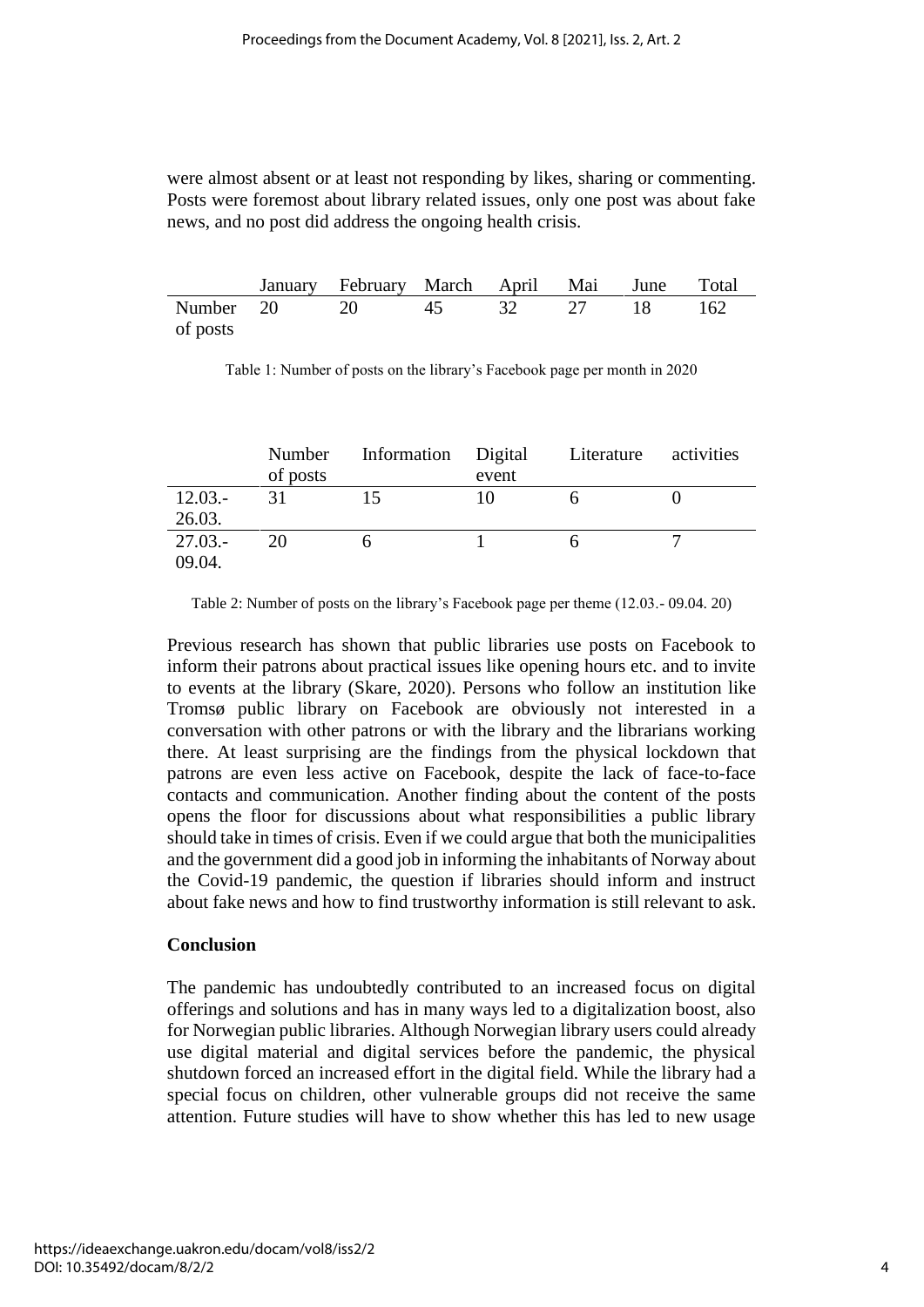patterns and whether user groups with low digital competence have received the help they needed, or whether the digital divide has only become greater during the last year. In the future, we will also have to discuss advantages and disadvantages of digital solutions and in what situations face-to-faceinteractions are to prefer.

The public library's mission can be said to be at the crossroads between different tasks. The library shall make available and disseminate information, knowledge, and culture, but also be an arena for lifelong learning, a local meeting place and an arena for public exchange. The physical closure made the local meeting place function particularly difficult. The social mission of public libraries was put under pressure during the pandemic and will be in the future, especially when municipalities must decide what to spend their limited resources on. As the example from Tromsø shows, many libraries were most concerned about making their digital services known and available to users. While the focus of many Norwegian libraries was on 'traditional' library related issues, public libraries in other countries also offered online cooking classes or outdoor physical exercise. In Berlin (Germany) the library moved outside (images below), offering literature and events in open air with sufficient distance between the participants.



It remains to be seen if public libraries will meet next crises better prepared, both with digital and alternative offers.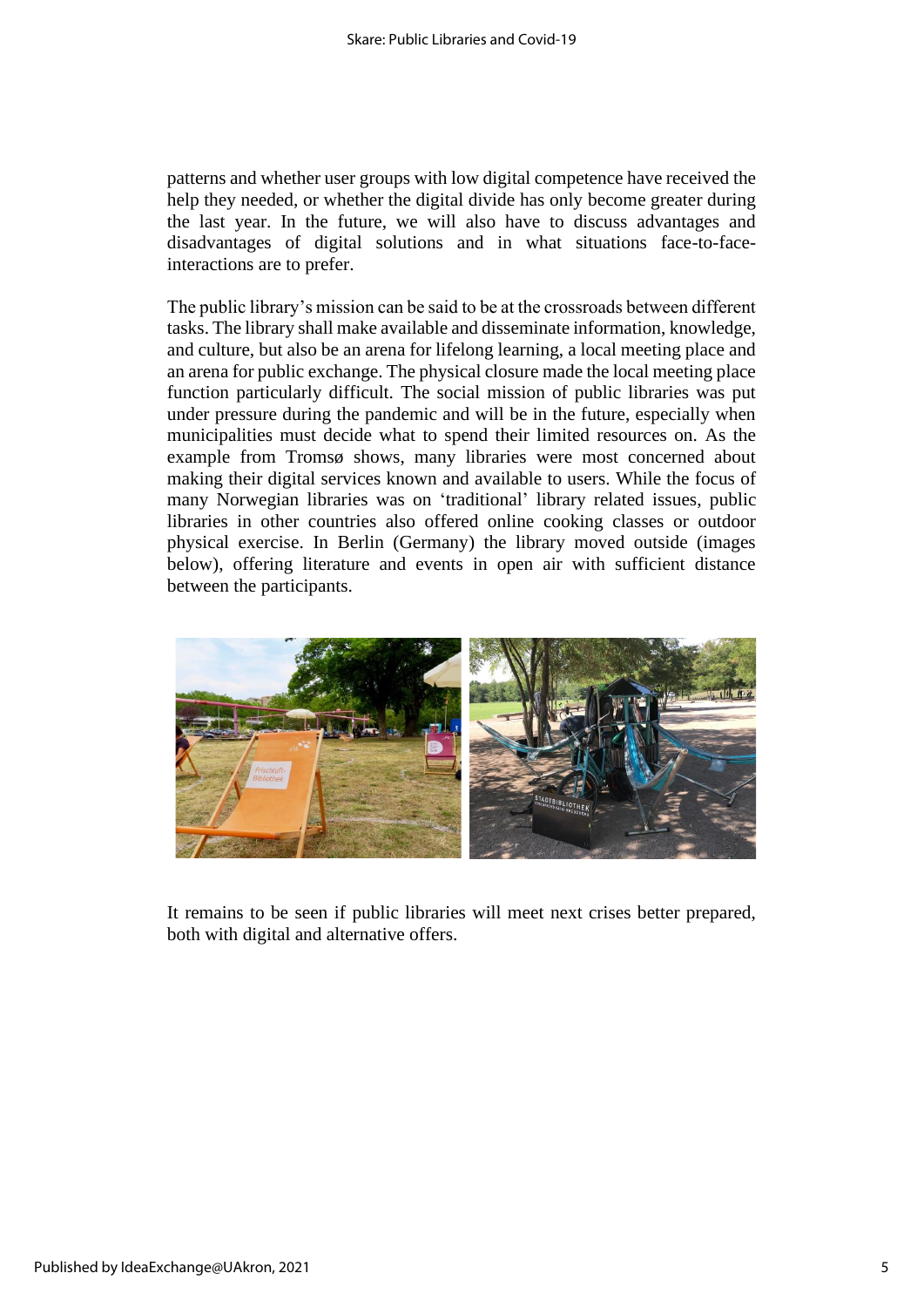#### **References**

- Evjen, S., Colbjørnsen, T., Bøyum, I., Tallerås, K., & Olsen, H. K. (2021). Samfunnsoppdrag under press: Erfaringer og vurderinger i norske bibliotek under Covid-19. *Nordic Journal of Library and Information Studies*, *2*(1), 17–37.<https://doi.org/10.7146/njlis.v2i1.125251>
- Haasio, A., Kannasto, E. (2020). Covid-19 and its impact on Finnish public libraries. *Qualitative and Quantitative Methods in Libraries (QQML) Special Issue Libraries in the Age of COVID-19*. 9, 3-19.
- Holden, A. (2020). *Libraries in lockdown: Connecting communities in crisis* [report] Libraries Connected. [https://www.librariesconnected.org.uk/resource/libraries-lockdown](https://www.librariesconnected.org.uk/resource/libraries-lockdown-connecting-communities-crisis)[connecting-communities-crisis](https://www.librariesconnected.org.uk/resource/libraries-lockdown-connecting-communities-crisis)
- Jones, S. (2020). Optimizing public library resources in a post Covid-19 world.<br>Journal of Library Administration, 60(8), 951–957. *Journal of Library Administration, 60(8),* <https://doi.org/10.1080/01930826.2020.1820281>
- NAPLE-rapport (2020). *Public libraries in Europe and COVID-19: Findings from NAPLE members*. [https://bibliotekutvikling.no/2020/08/11/europeiske-folkebibliotek-og](https://bibliotekutvikling.no/2020/08/11/europeiske-folkebibliotek-og-koronatiltak-rapport-fra-perioden-mars-juli-2020/)[koronatiltak-rapport-fra-perioden-mars-juli-2020/](https://bibliotekutvikling.no/2020/08/11/europeiske-folkebibliotek-og-koronatiltak-rapport-fra-perioden-mars-juli-2020/)
- Peachey, J. (2020). *Making a difference. Libraries, lockdown and looking Ahead*. [https://www.carnegieuktrust.org.uk/publications/making-a](https://www.carnegieuktrust.org.uk/publications/making-a-difference-libraries-lockdown-and-looking-ahead/)[difference-libraries-lockdown-and-looking-ahead/](https://www.carnegieuktrust.org.uk/publications/making-a-difference-libraries-lockdown-and-looking-ahead/)
- Skare, R. (2020). Like, share and comment. The use of facebook by public libraries and museums: A case study from Tromsø. Ragnar Audunson et al. (eds.) *Libraries, Archives and Museums as Democratic Spaces in a Digital Age* (pp. 207–224). De Gruyter Saur.
- Tammaro, A. M. (2020). COVID 19 and libraries in Italy. *International Information & Library Review, 52*(3), 216–220.
- Wang, T. & Lund, B. (2020). Announcement information provided by United States' public libraries during the 2020 COVID-19 pandemic. *Public Library Quarterly, 39*(4), 283–294.
- Witt, St., Smith, K. (2019). Libraries in times of crisis. *International Federation of Library Associations and Institutions, 45*(1), 3–4.